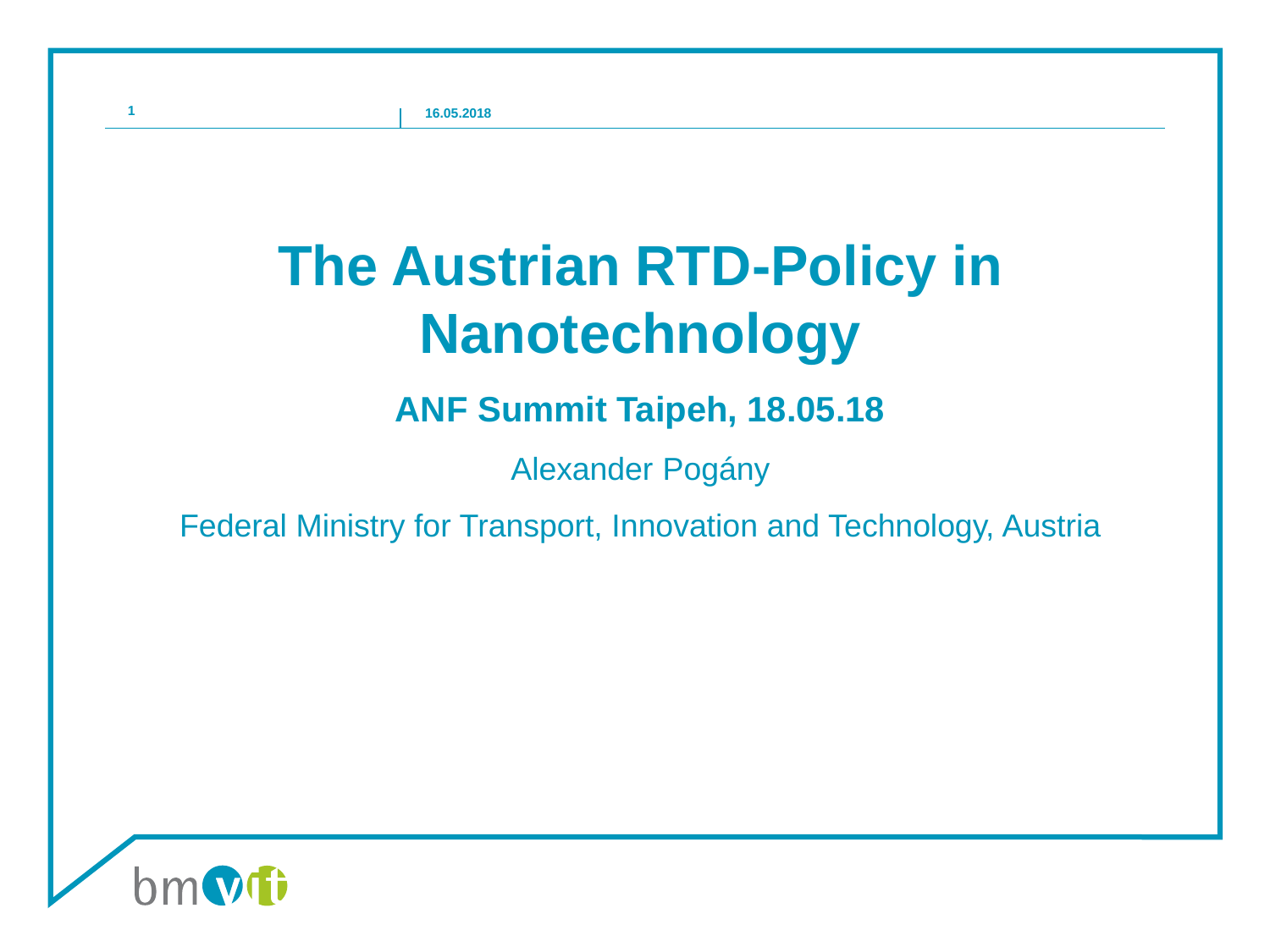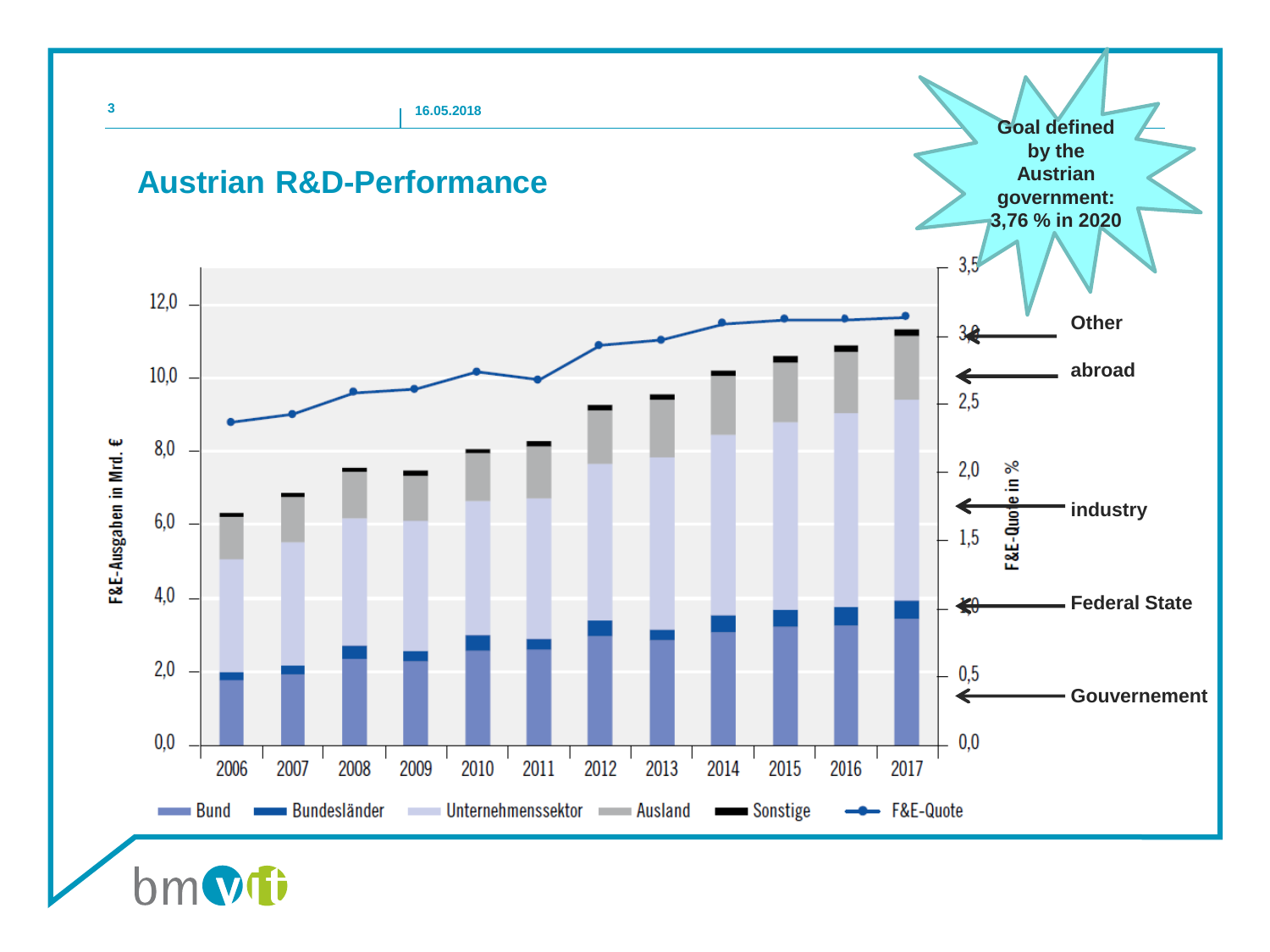| <b>Fields of application and knowledge in</b><br><b>Nanotech-research in Austria</b> |                     |                |                                   |                                    | <b>No potential</b><br><b>Low potential</b> |                                                       |                                                       |  |
|--------------------------------------------------------------------------------------|---------------------|----------------|-----------------------------------|------------------------------------|---------------------------------------------|-------------------------------------------------------|-------------------------------------------------------|--|
|                                                                                      |                     |                |                                   |                                    | <b>High potential</b>                       |                                                       |                                                       |  |
|                                                                                      |                     |                |                                   |                                    |                                             | <b>Very high potential</b>                            |                                                       |  |
|                                                                                      | <b>Nanophotonic</b> | nanoelectronic | <b>Nanodevices</b><br>and sensors | <b>Nanobio and</b><br>nanomedicine |                                             | <b>Design and</b><br>fabrication of<br>nanostructures | <b>Characterisation</b><br><b>of</b><br>nanomaterials |  |
| <b>Energy</b>                                                                        |                     |                |                                   |                                    |                                             |                                                       |                                                       |  |
| <b>Resource-</b><br>efficiency                                                       |                     |                |                                   |                                    |                                             |                                                       |                                                       |  |
| environment                                                                          |                     |                |                                   |                                    |                                             |                                                       |                                                       |  |
| medicine                                                                             |                     |                |                                   |                                    |                                             |                                                       |                                                       |  |
| food                                                                                 |                     |                |                                   |                                    |                                             |                                                       |                                                       |  |
| building                                                                             |                     |                |                                   |                                    |                                             |                                                       |                                                       |  |
| mobility                                                                             |                     |                |                                   |                                    |                                             |                                                       |                                                       |  |
| <b>ICT and security</b>                                                              |                     |                |                                   |                                    |                                             |                                                       |                                                       |  |
| <b>Machine and</b><br>tools                                                          |                     |                |                                   |                                    |                                             |                                                       |                                                       |  |
| <b>Analytical and</b><br>enabling tools                                              |                     |                |                                   |                                    |                                             |                                                       |                                                       |  |

Omvi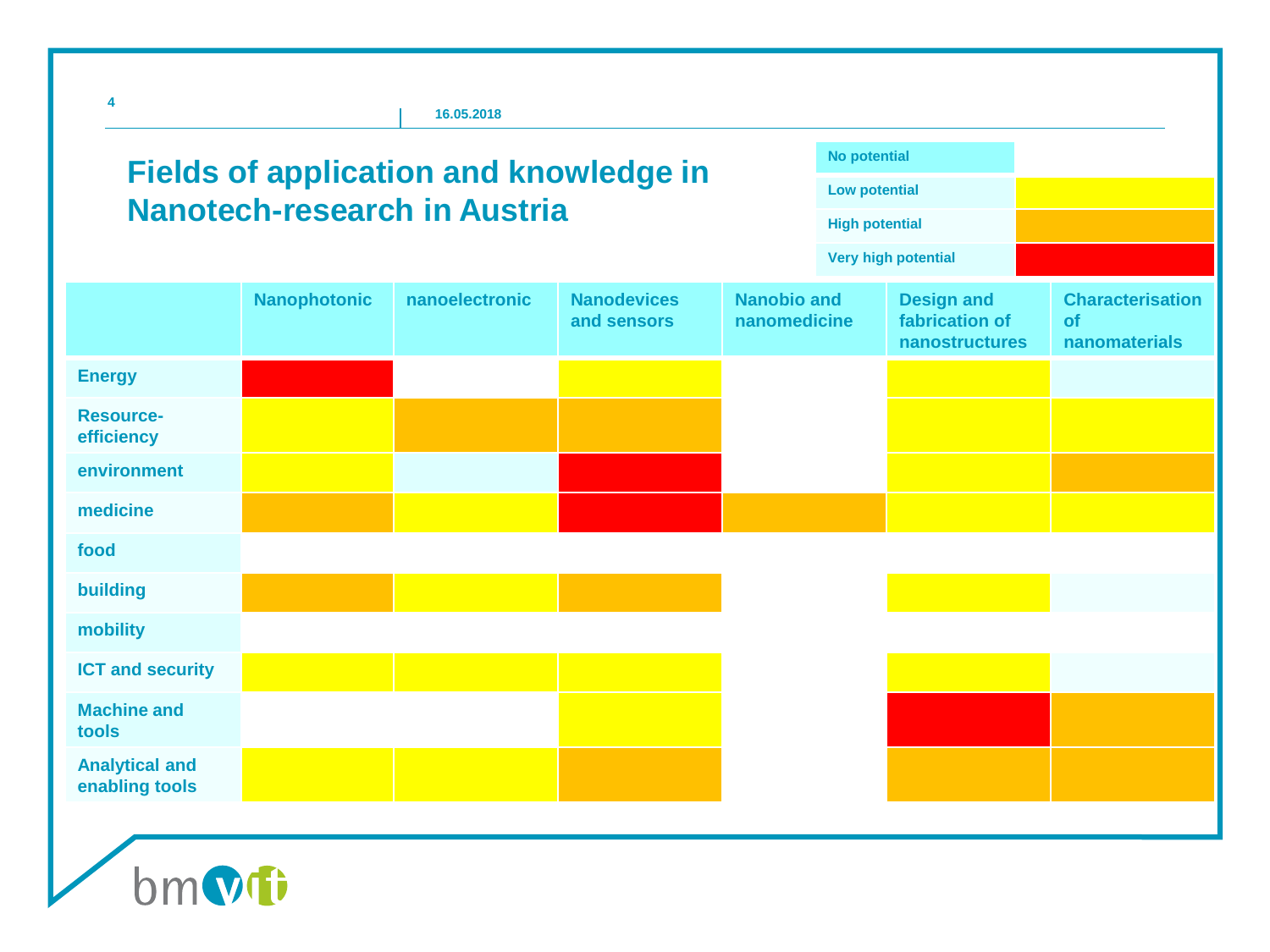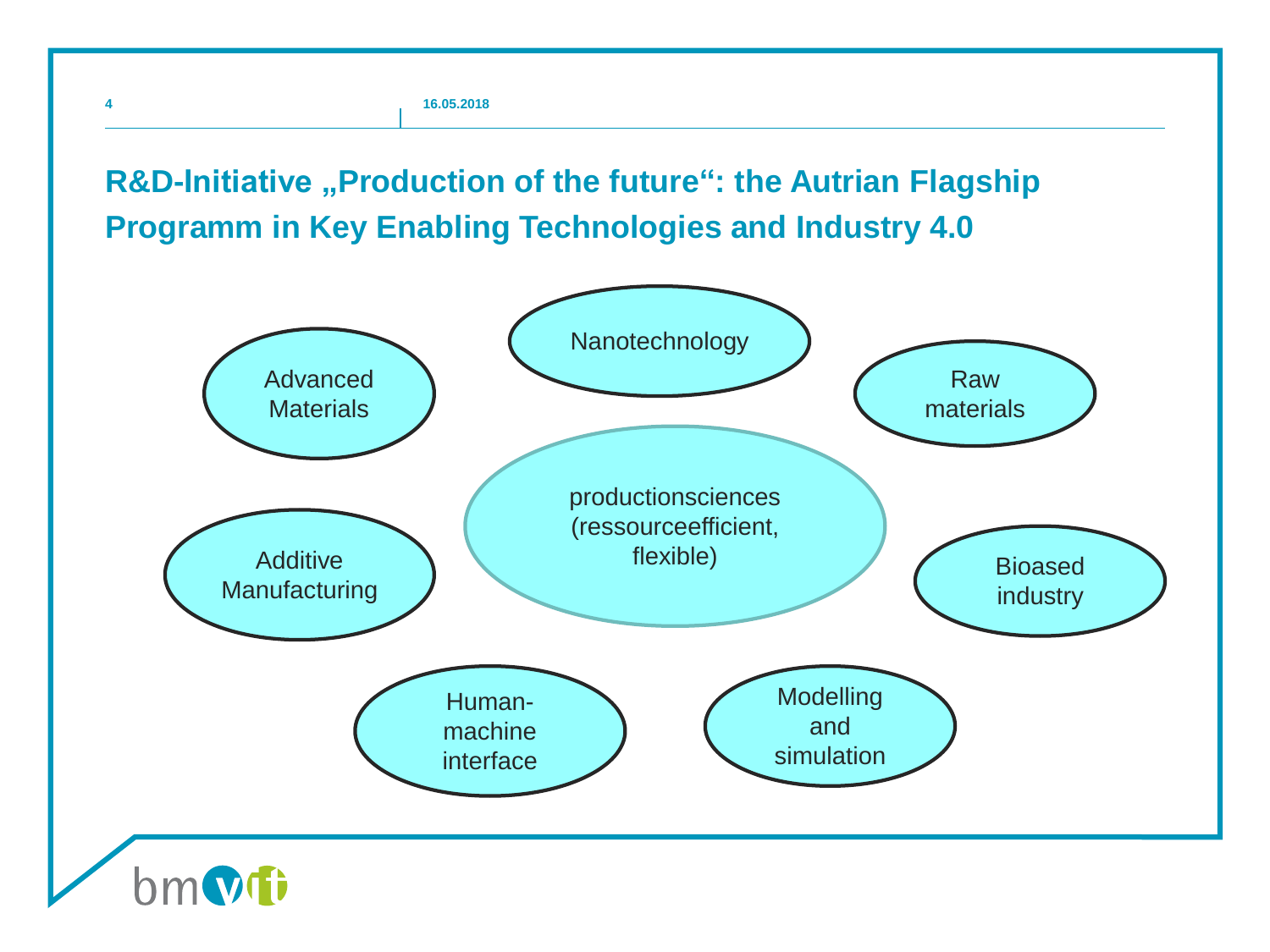#### **What are key enabling technologies…?**

- six strategic technologies of high economical importance and high potential to solve social challenges
	- nanotechnology
	- Advanced materials
	- Micro- and nanoelectronics
	- photonics
	- Industrial biotechnology
	- Production research
- high R&D-intensity, fast innovation cycle
- multidisciplinary
- Needs high-qualified work forces

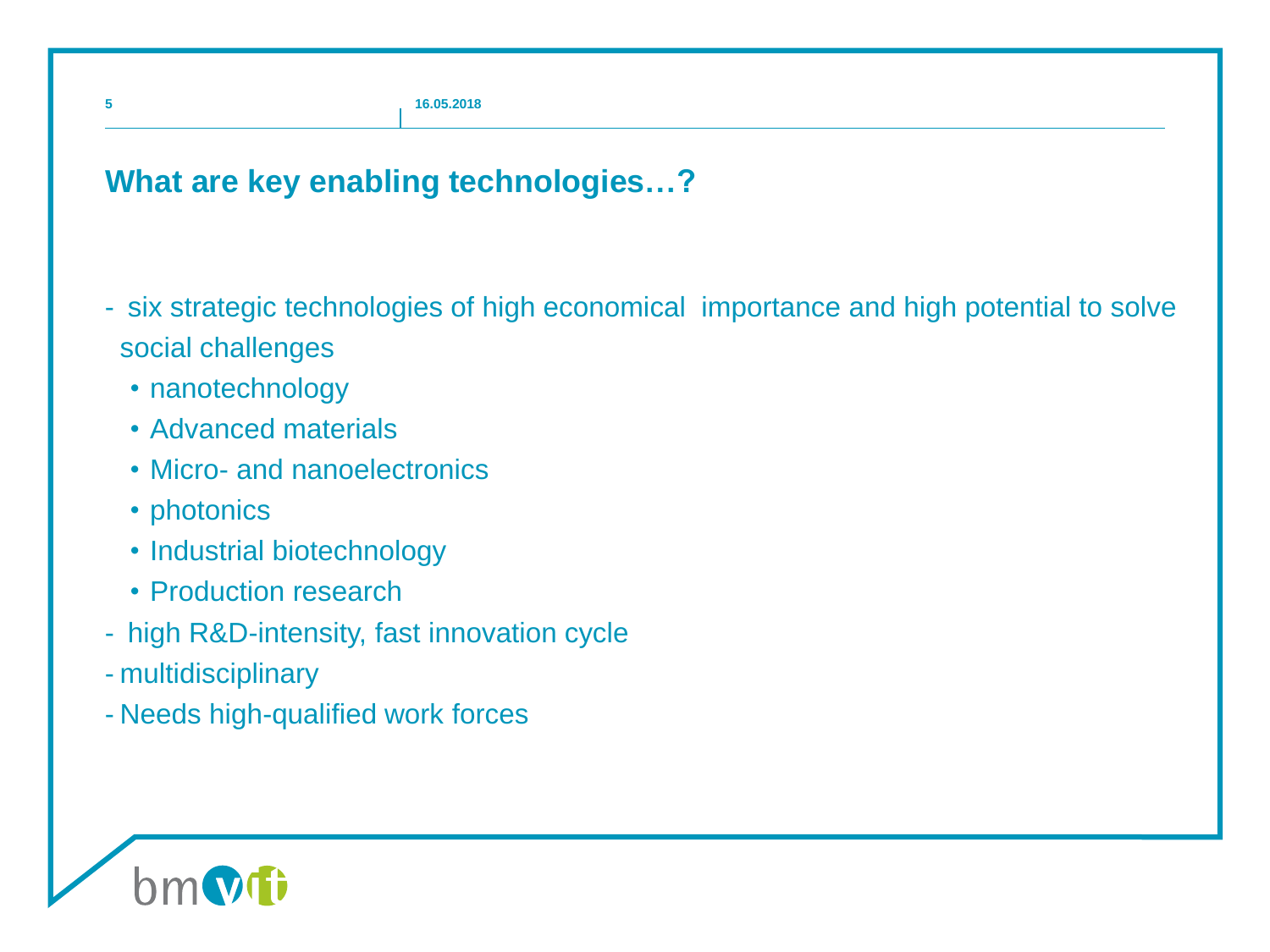**bmvti** 

#### **Combination of different KETs for advanced products**

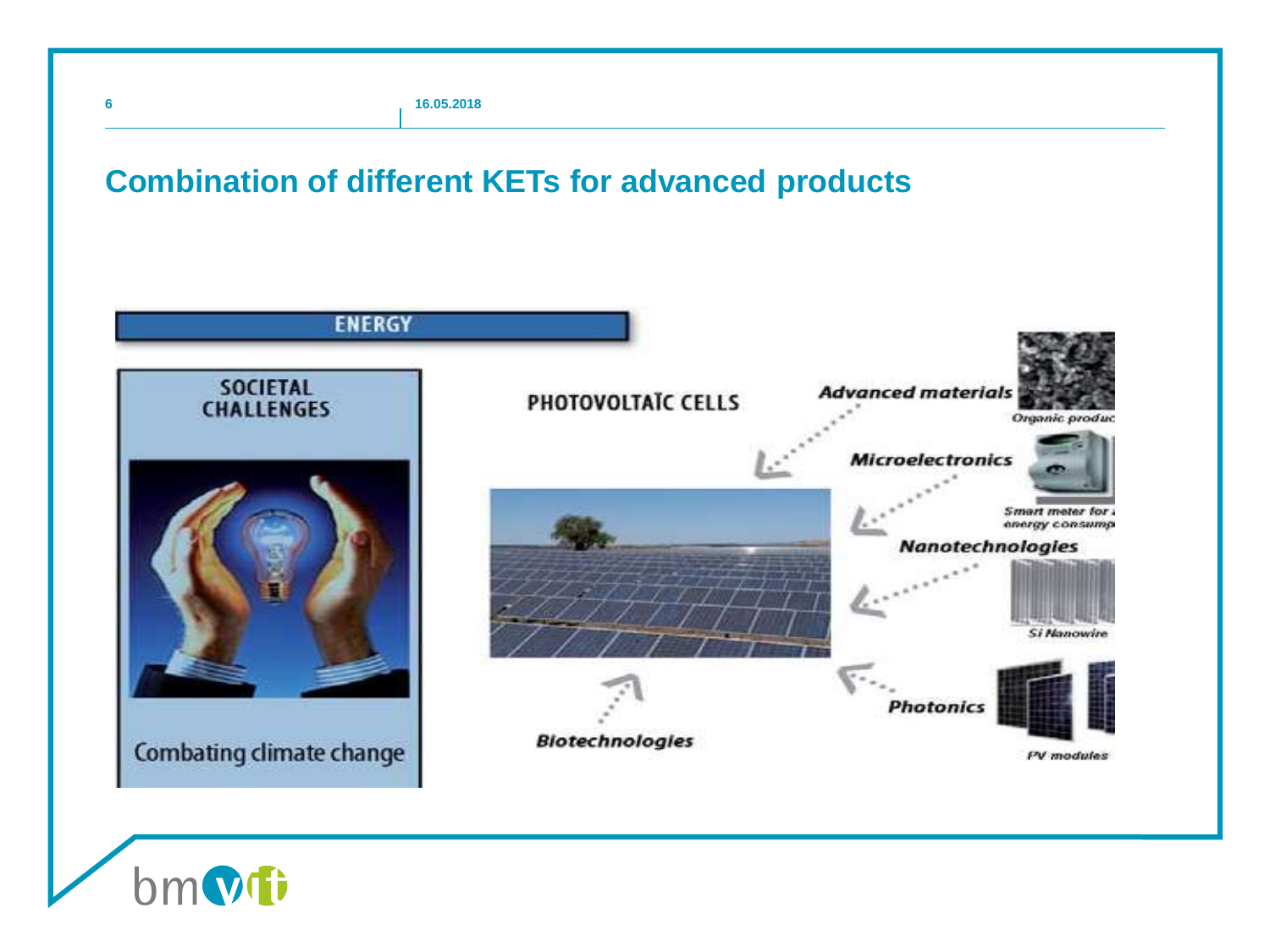**7 16.05.2018**

# **New proposed structure of KETs**

Drivers: Globalisation - Digitisation - Knowledge Society

Rational: Global Excellence, Systemic Relevance, European Sovereignty, Sustainability, Multi-purpose



 $h$ m $\Omega$ fi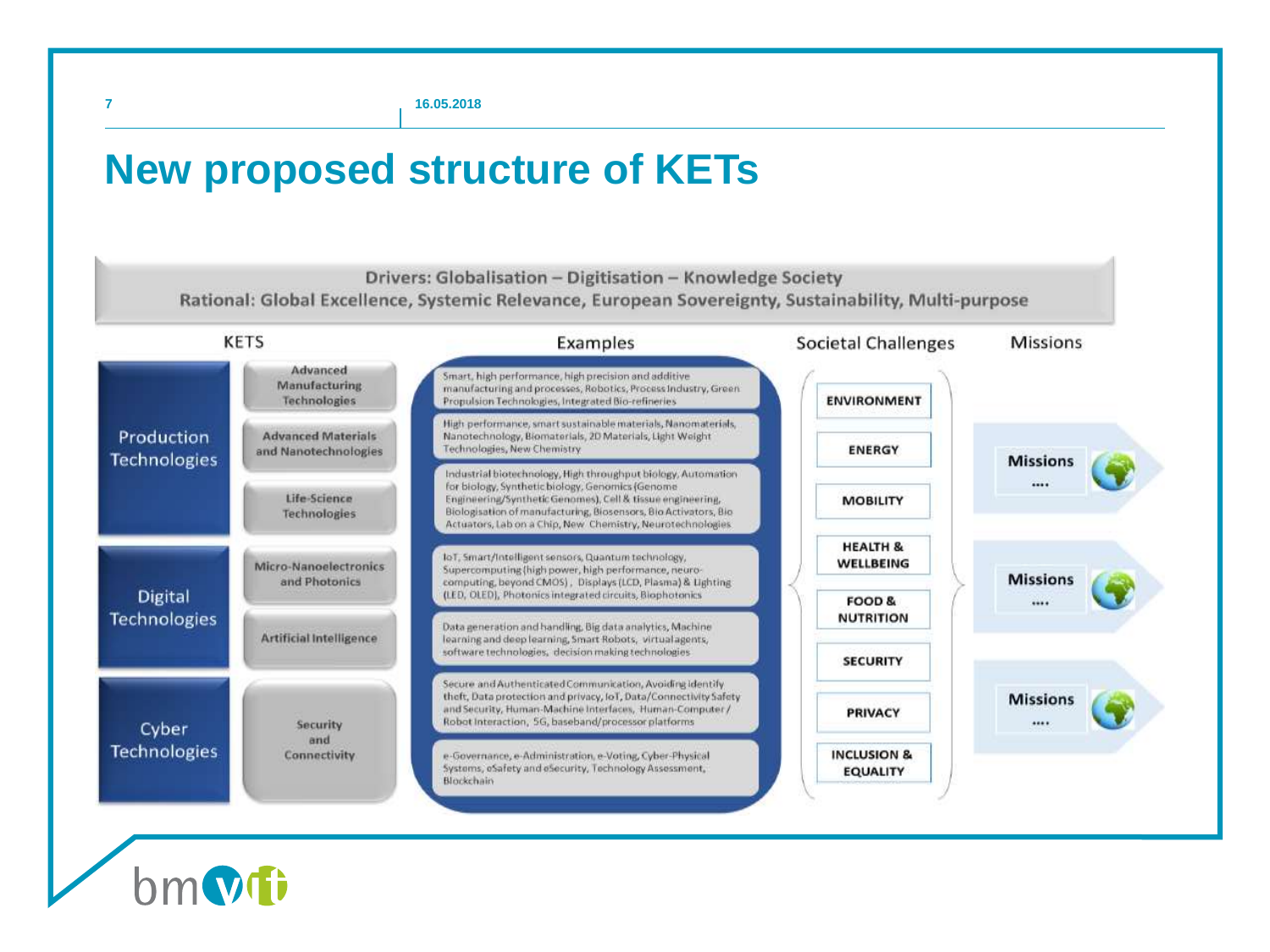#### **R&D-Initiative "Production of the future": Volume of funding**



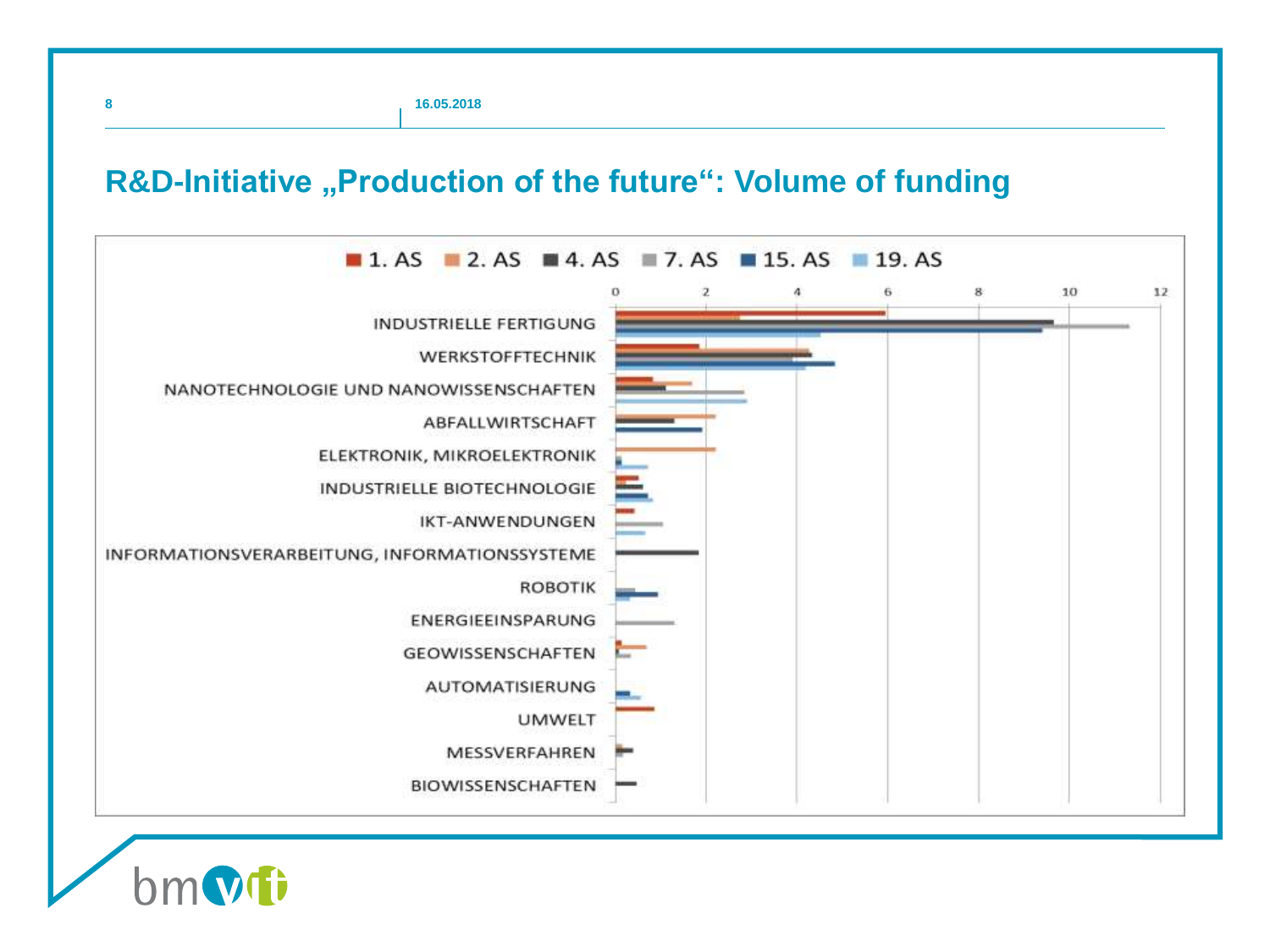## **R&D-Initiative "Production of the future": structure**

- Key enabling technologies for the industrial production (TRL 2-4: industrial research)
	- Nanotechnology, Robotics, Photonics, material sciences
- − Innovative production processes (TRL 2-7: industrial research and experimental development)
	- Industry 4.0/biobased industry
- Integration of key enabling technologies within production processes within (TRL 5-7: experimental development)

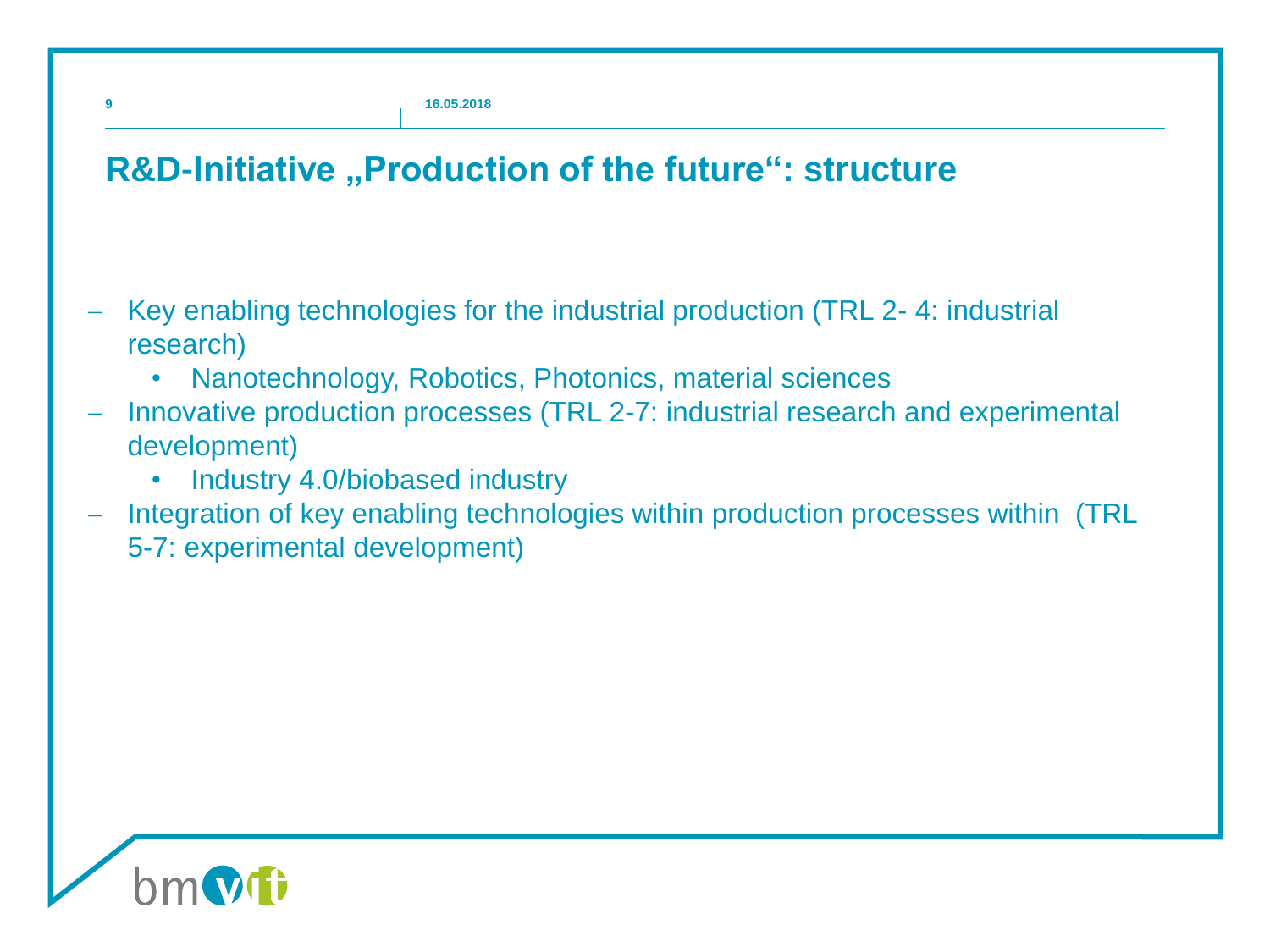# **International cooperation (1): M.ERA-Net:**

M-era Net

- ERA-Net: instrument funded by the EC to coordinate European funding agencies by implementing joint calls **Facts**
- Topic: material science and engineering
- largest ERA-NET
- 25 European countries
- 37 funding organisations
- coordinator FFG
- lifetime 2/2016-1/2020
- systematic multi-annual joint programme addressing the whole Value-chain
- Annual call budget:  $\epsilon$  35 Mio.
- international cooperation (Taiwan, South-Korea, Brasil, Russia, Japan)
- Next call with beginn of 2018



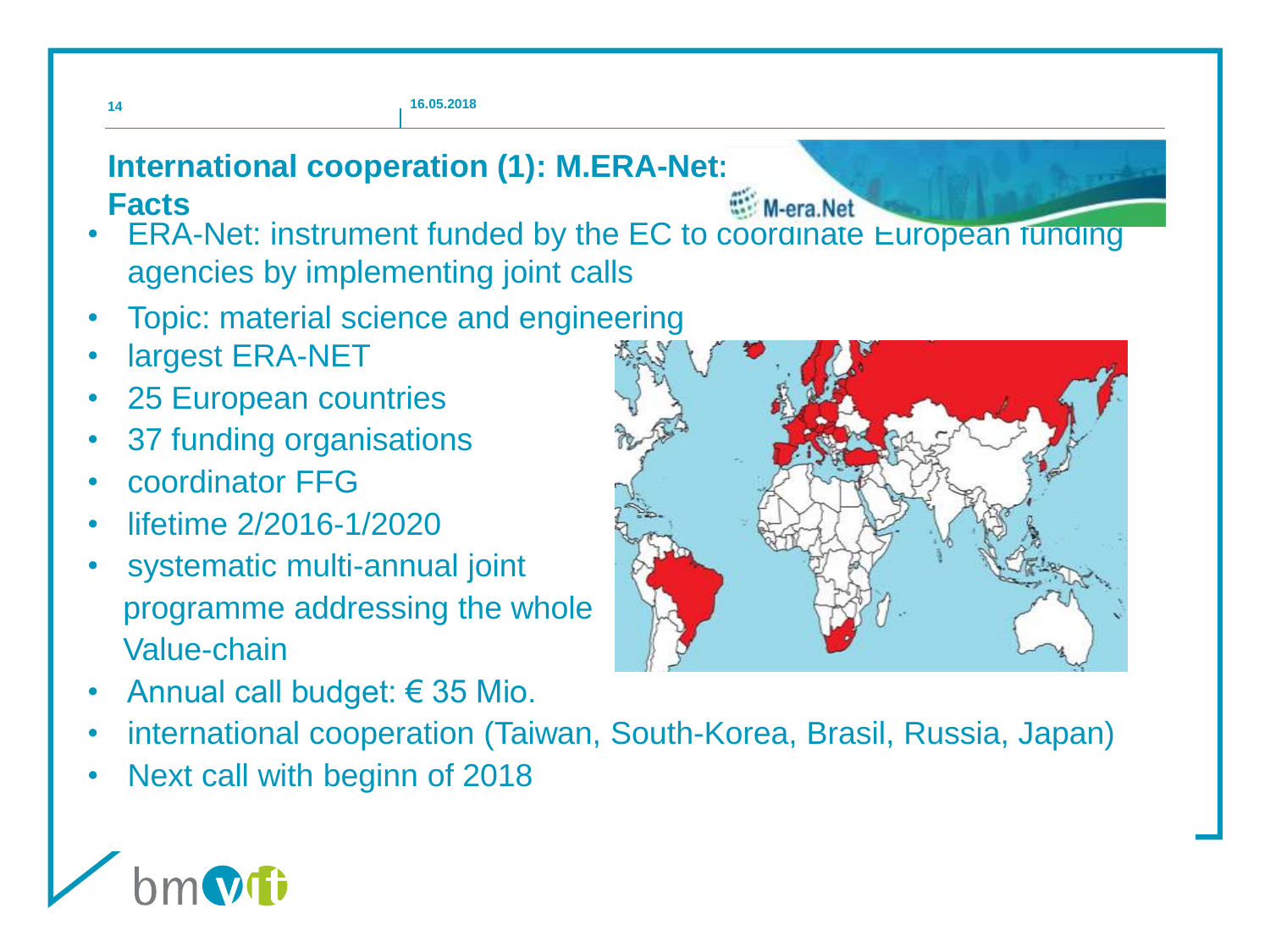### **NanoNet-AT: The Austrian Network in Nanotechnology has been established…**

- to link the Austrian nanotech-community along the value chain
- to mobilize industry and technology transfer
- to gain visibility on international level

**15**

- to promote the importance of nanotech research for companies
- to act as an between the ministry and the research community

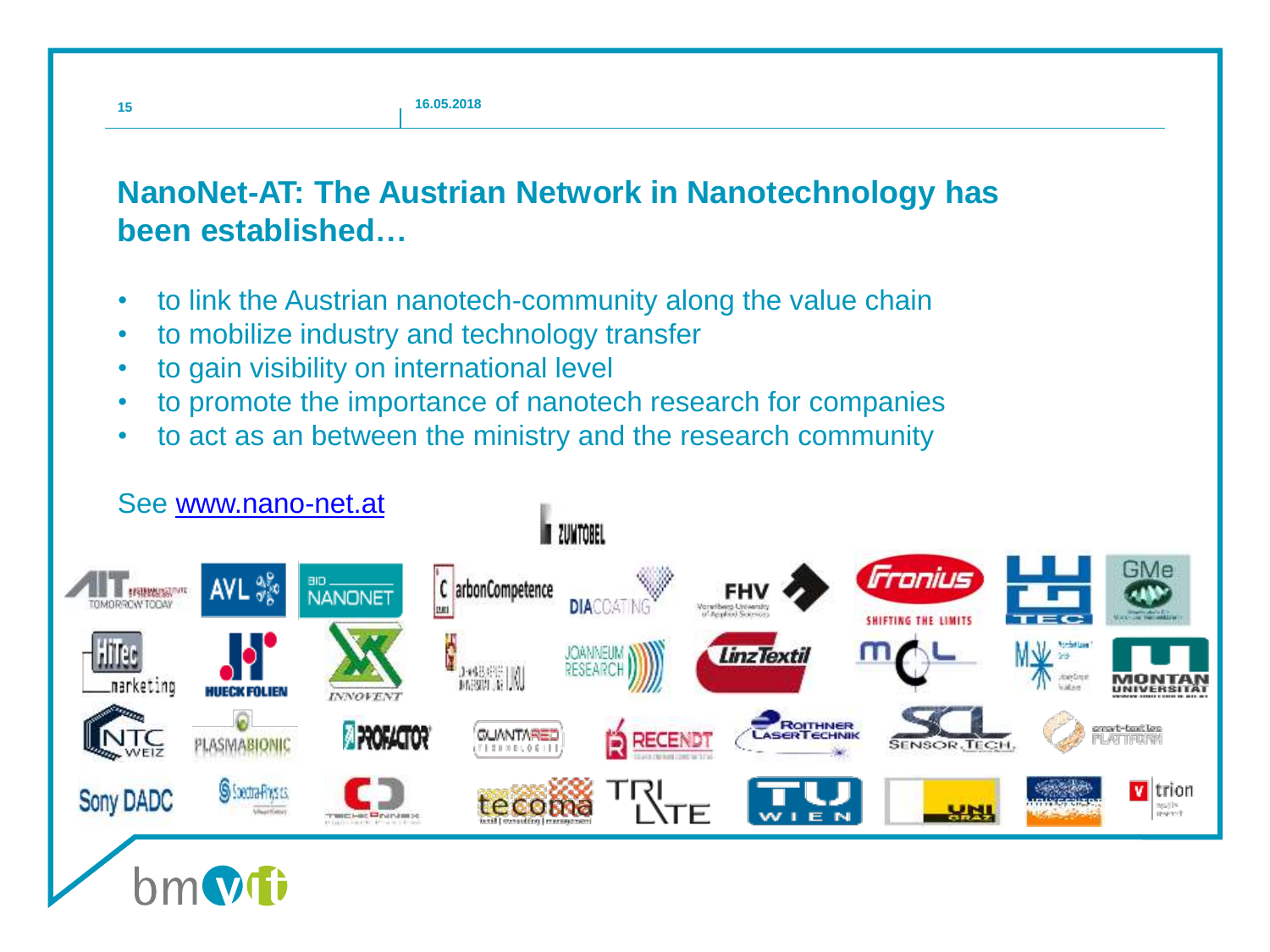

 $\mathsf{hm}$ MI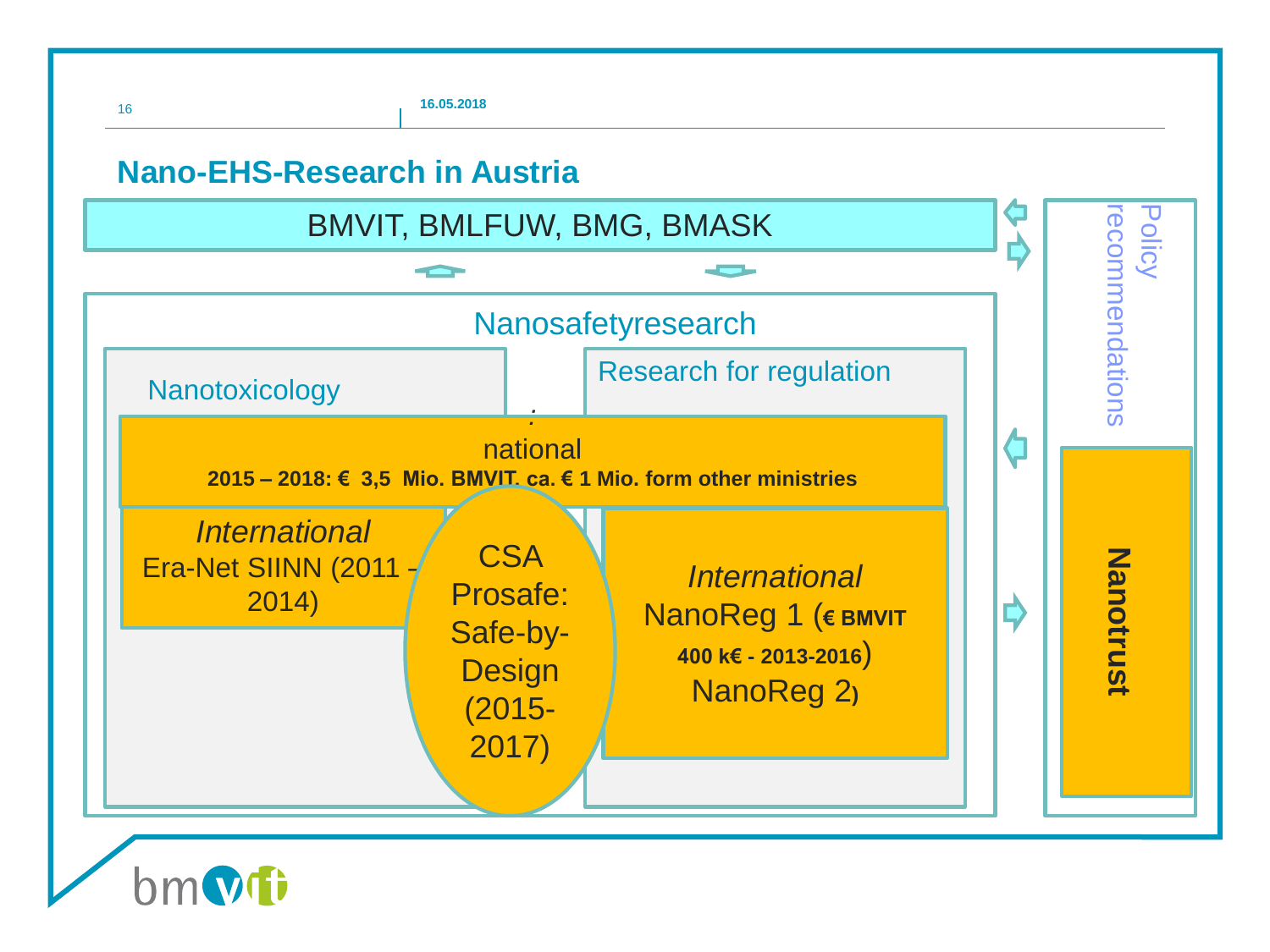## **The Austrian Nano-EHS-Programme: goals and topics**

- Goals
	- build-up of national expertise in Nano-EHS, in order to participate in international activities
	- closing the gap of Nano-EHS-research in Austria, esp.in the area of human health and environment
- Topics of the first three calls:
	- Risk-assesment of the use of nanomaterial's in the working-place and consumer products
	- innovative safety precautions for the use of nanomaterial's in the workplace
	- Environment: monitoring and exposition, analyses of national regulation
- national and international projects
	- Over-arching aspects of nanosafety research
	- Toxicity mechanisms
	- environmental impacts of MNMs
	- Effects of MNM on human health
	- Safe-by-design

**17 6**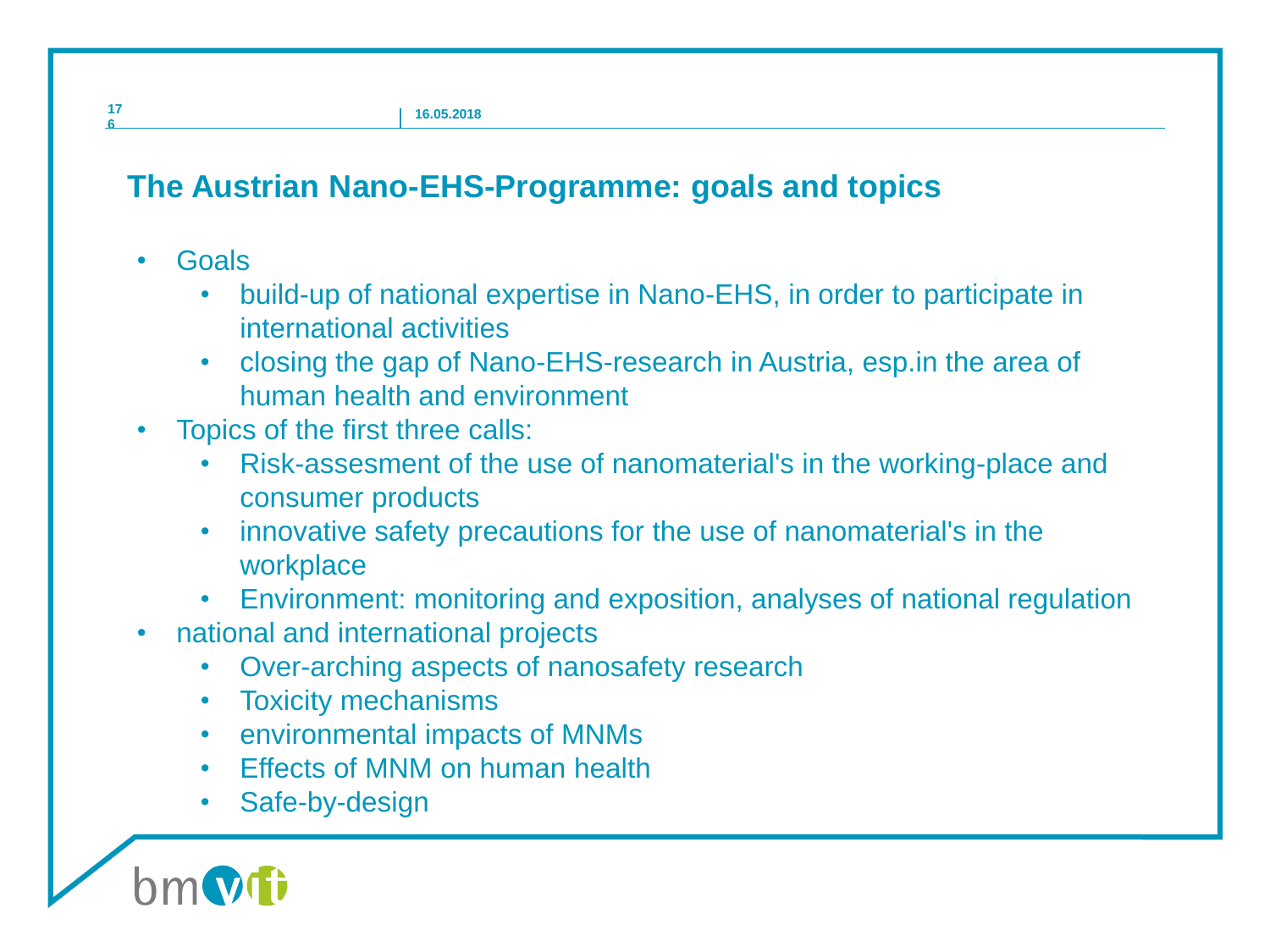

#### **The NanoTrust Project**

- "risk radar" and a clearing house on questions of potential health and environmental risks
- interdisciplinary Team with 2 persons working at the Institute of Technology Assessment (Austrian Academy of Science)
- in the context of the "Austrian Nanotechnology Action Plan" approved by the council of ministers in march 2010

For more information see: <http://www.nanotrust.ac.at/nano.ita.en/index.html>

NanoTrust Dossiers:

- Short summaries (4-6 pages, online) of the recent state of knowledge for specific topicsTarget audience:
- political decision makers, regulators, research, science journalists, interested "public"



*<u>ustrian Nanolastine</u>l* 

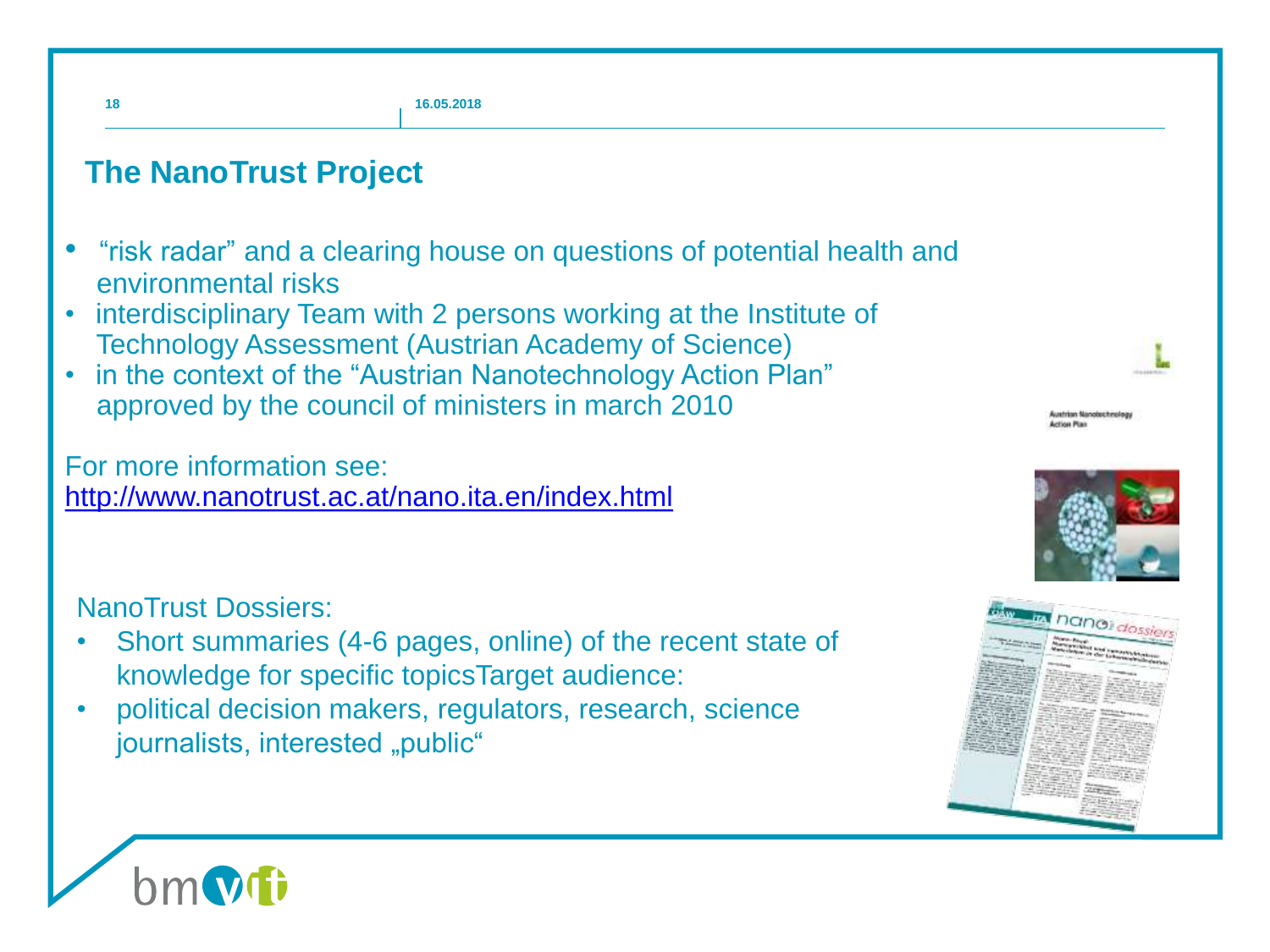## **SINO-Austrian cooperation in Nanotechnology**







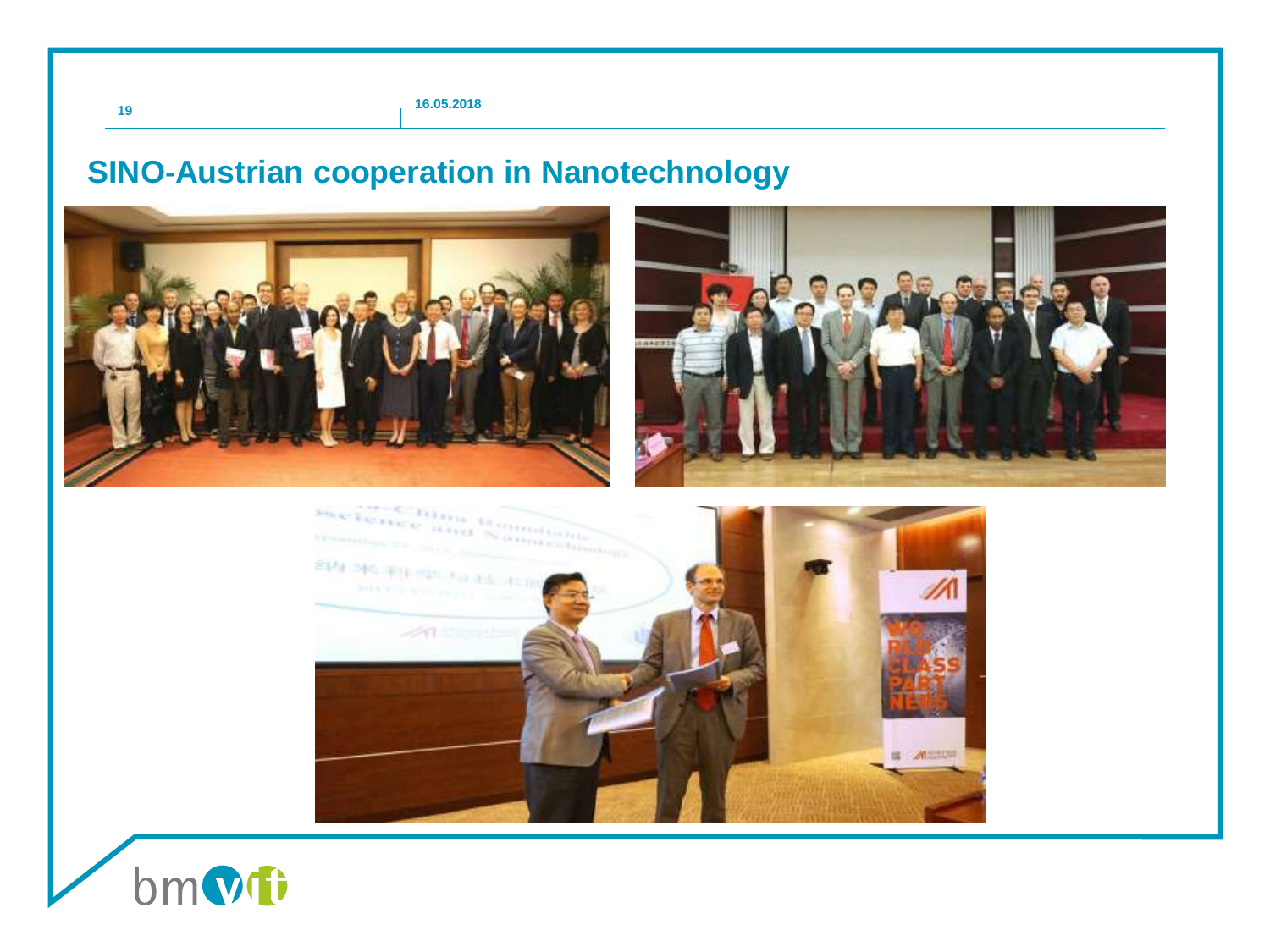#### **six funded projects**

- Call with CAS:
	- Sentinel: Self-Sensing Nanoprobes for Electric and Thermal In-Situ Characterization in Electron Microscopes
	- Moraflash: Modelling of Radiation Effects in Flash Memories
	- Passion: Integrated polymer laser light source for silicon nanophotonic devices
- Call with University Shanghai:
	- Nacos: Gold Graphene Nano Composite Sensors for Biomolecule **Detection**
	- Nextgenupcon: Next generation upconversion nanomaterials for bioimaging with approved nanosafety by microfluidic cell assays
	- Hydroceram: Environmentally friendly ceramic filled hydrogels for additive manufacturing



**20**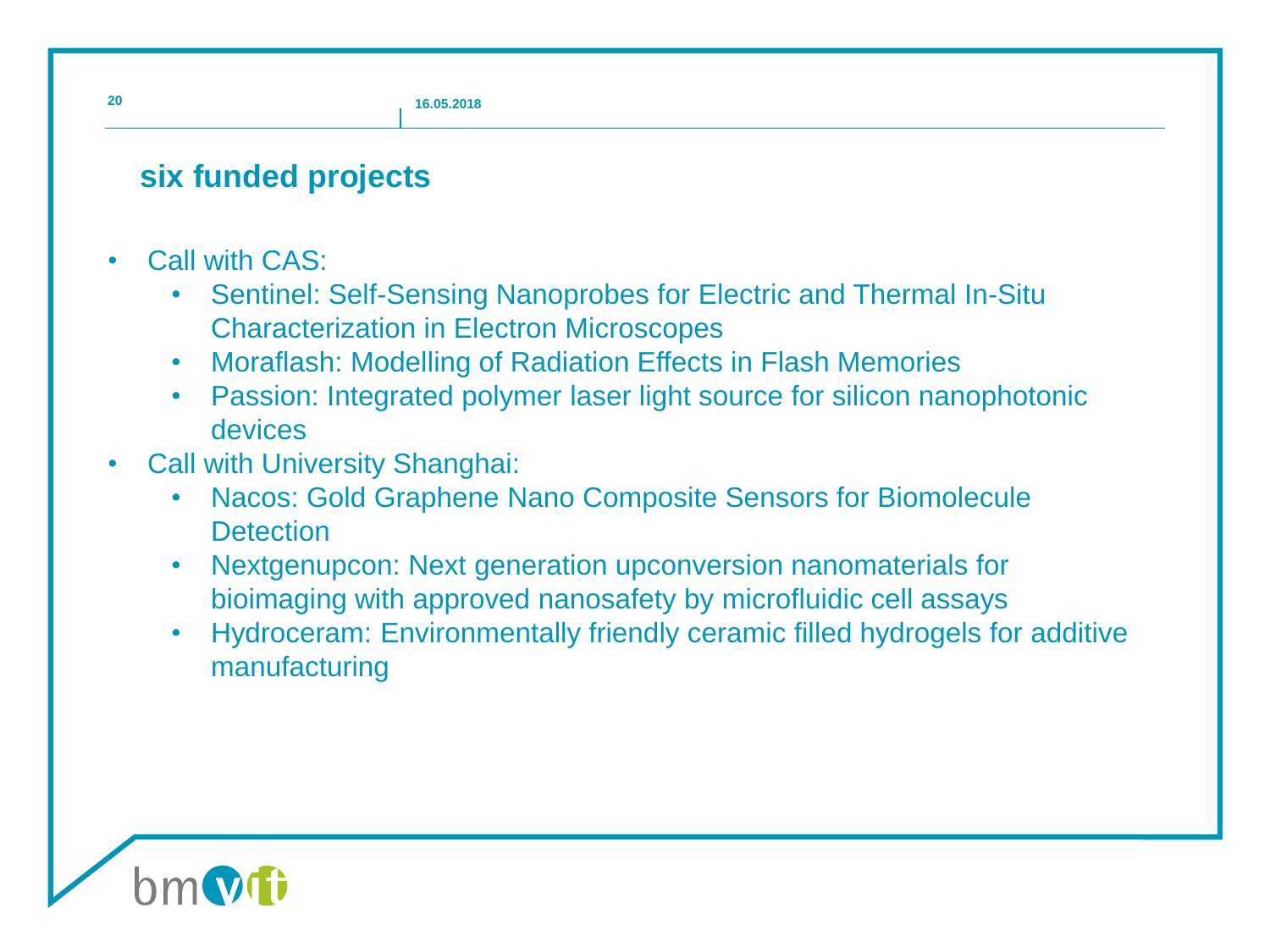#### **Future Activites with China**

- Chinese Academy of Science:
	- 4th call on Nanotechnolgy open
	- 5th call on Materials will open in January 2019
- University Shanghai

21

• 3rd call on Nanotechnology open

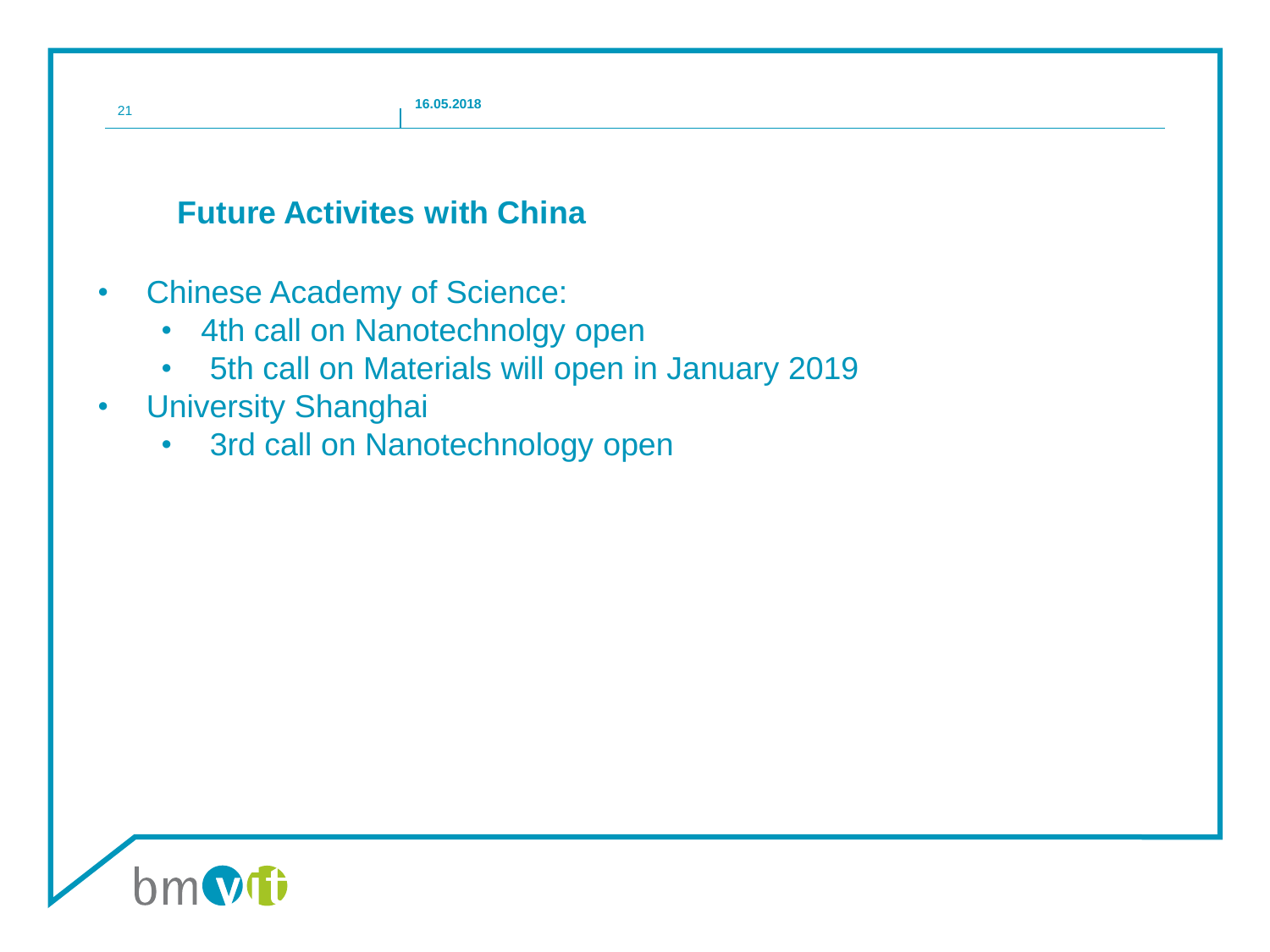#### **We are looking forward to cooperate with you!**

**"Getting together is a begin, staying together a progress, and working together a success" (Henry Ford, 1863 – 1947)**